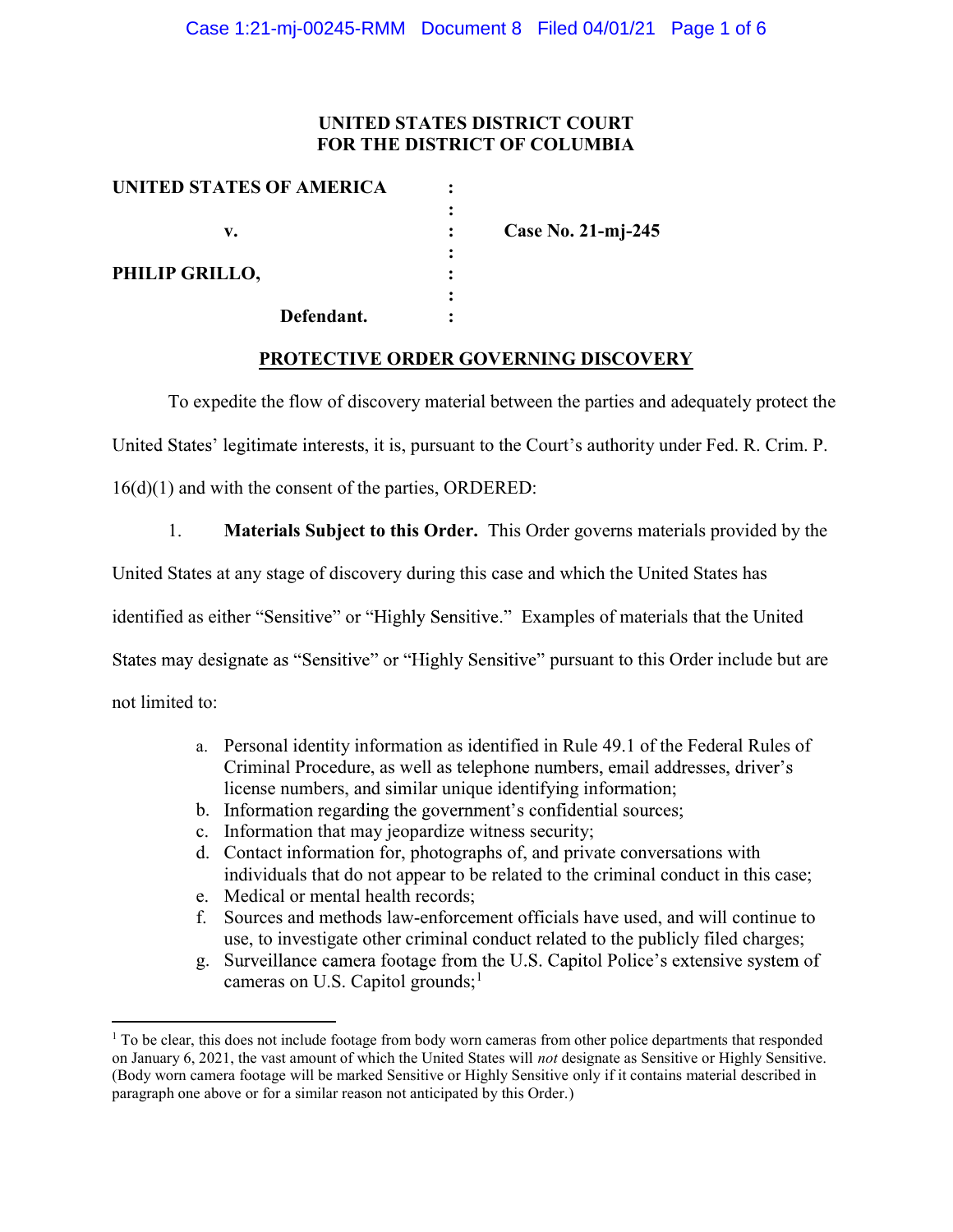- h. Repair estimates from the Architect of the Capitol;
- i. Materials designated as "security information" pursuant  $2$  U.S.C. §1979; and
- j. Tax returns or tax information.

This Order will not be used to designate materials as Sensitive or Highly Sensitive unless such designation is necessary for one of the reasons stated in this paragraph or for a similar reason not anticipated by this Order. The government agrees to make every effort to provide discovery in a manner that will allow for most discovery to be produced without such designations.

2. Defendant. Any reference to "Defendant" herein refers individually to each

defendant identified in the caption above.

3. Legal Defense Team. The "legal defense team" includes defense counsel

(defined as counsel of record in this case, including any post-conviction or appellate counsel)

and any attorneys, investigators, paralegals, support staff, and expert witnesses who are advising

or assisting defense counsel in connection with this case.

# 4. Rules for the Handling of Sensitive and Highly Sensitive Materials.

- a. Limitations on Use. Defendant and the legal defense team may use Sensitive and Highly Sensitive discovery materials solely in connection with the defense of this case and any other case connected to the events at the United States Capitol on January 6, 2021, including any post-conviction or appellate litigation, and for no other purpose, and in connection with no other proceeding, without further order of this Court.
- b. Limitations on Dissemination. No Sensitive or Highly Sensitive materials, or the information contained therein, may be disclosed to any persons other than Defendant, the legal defense team, or the person to whom the Sensitive or Highly Sensitive information solely and directly pertains or his/her counsel, without agreement of the United States or prior authorization from the Court.
- c. Limitations on Reproduction. Defendant, the legal defense team, and authorized persons shall not copy or reproduce the Sensitive or Highly Sensitive materials except in order to provide copies of the materials for use in connection with this case by Defendant, the legal defense team, the person to whom the Sensitive or Highly Sensitive information solely and directly pertains or his/her counsel, and other persons to whom the Court may authorize disclosure (collectively, "authorized persons").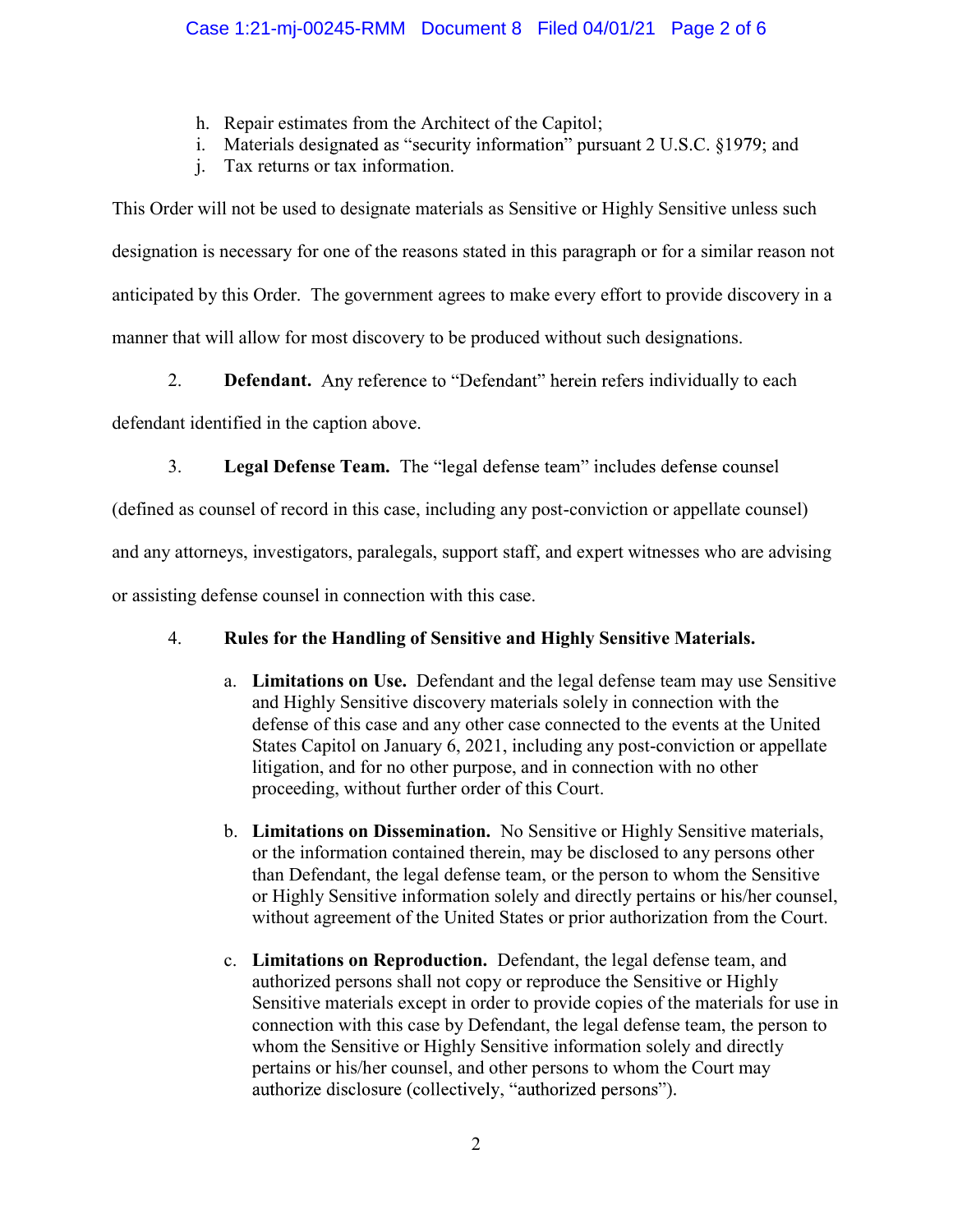If defense counsel provides Defendant access to Sensitive or Highly Sensitive materials, defense counsel must advise Defendant that Defendant may not record any personal identity information as identified in Rule 49.1 of the Federal Rules of Criminal Procedure or any telephone numbers, email addresses, driver's license numbers, and similar unique identifying information. By signing the attached affirmation, Defendant agrees not to do so.

Copies and reproductions, and any notes or records made in relation to the contents of the Sensitive and Highly Sensitive materials, are to be treated in the same manner as the original materials.

- d. Court Filings. Absent prior agreement by the parties or permission from the Court, no party shall disclose materials designated as Sensitive or Highly Sensitive in any public filing with the Court. Such materials shall be submitted under seal. The Clerk shall accept for filing under seal any filings so marked by the parties pursuant to this Order.
- e. Court Hearings. The restrictions in this Order shall not limit either party in the use of the materials in judicial proceedings in this case. The procedures for use of designated Sensitive and Highly Sensitive materials during any hearing or the trial of this matter shall be determined by the parties and the Court in advance of the hearing or trial. No party shall disclose materials designated Sensitive or Highly Sensitive in open court without agreement by the parties that such materials may be disclosed in open court or prior consideration by the Court.

### 5. Additional Rules for Handling of Sensitive Materials. The following

additional terms apply to Sensitive materials:

a. Storage. Sensitive materials must be maintained in the custody and control of Defendant, the legal defense team, and authorized persons. This restriction shall not apply to the person to whom the Sensitive information solely and directly pertains or his/her attorney.

# 6. Additional Rules for Handling of Highly Sensitive Materials. The following

additional rules apply to Highly Sensitive materials:

a. Additional Limitations on Dissemination. Defense counsel may not provide a copy of Highly Sensitive materials to Defendant or permit Defendant to view such materials unsupervised by defense counsel or an attorney, investigator, paralegal, or support staff person employed by defense counsel. The parties agree that defense counsel or an attorney, investigator, paralegal,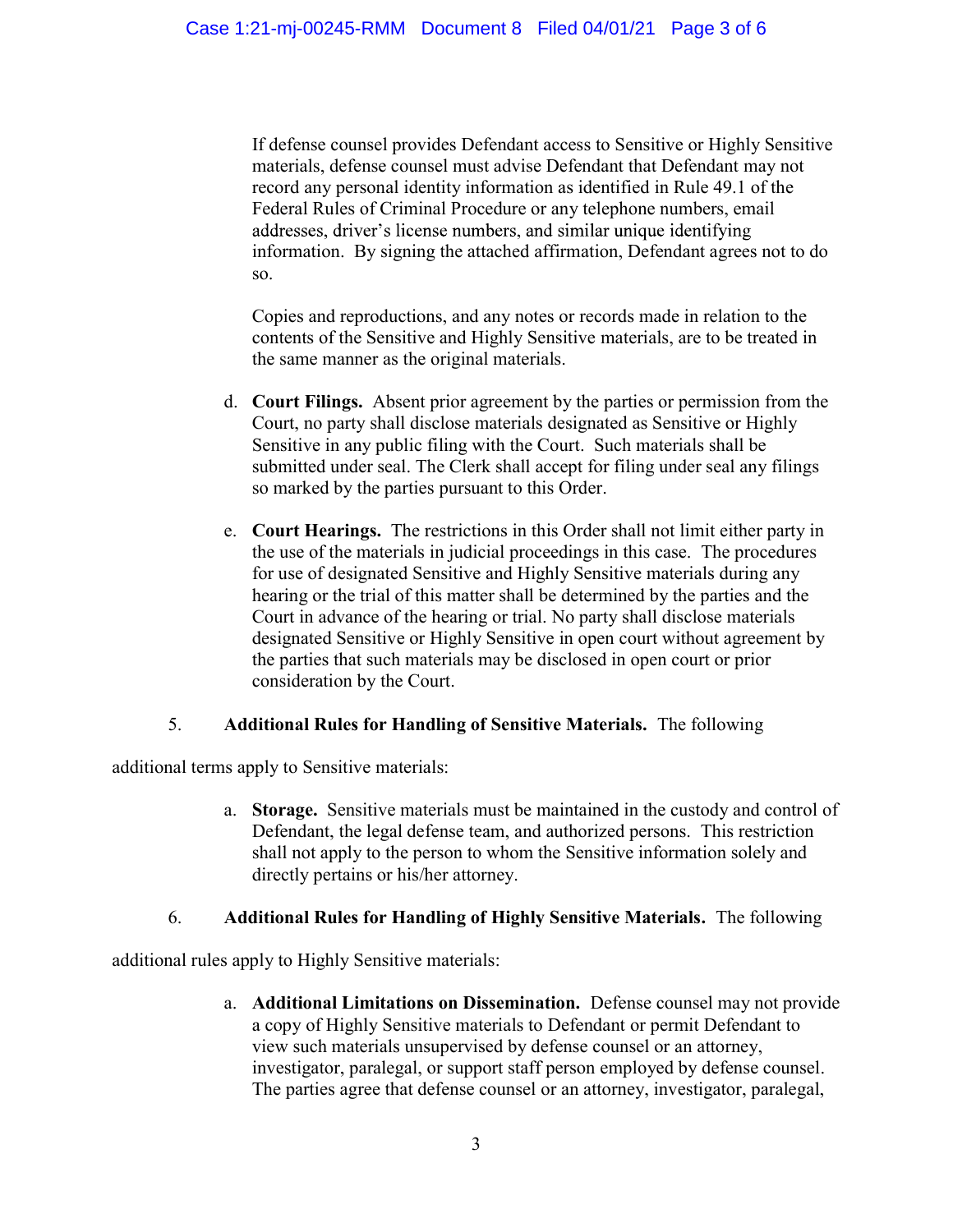or support staff person employed by defense counsel, may supervise Defendant by allowing access to Highly Sensitive materials through a cloudbased delivery system that permits Defendant to view the materials but does not permit Defendant the ability to download; provided that, prior to doing so, defense counsel first provides notice to the United States and allow the United States to file an objection with the Court if no agreement is reached.

- b. Additional Limitations on Reproduction. Counsel agrees that prior to showing materials to Defendant designated as Highly Sensitive, counsel or an attorney, investigator, paralegal, or support staff person employed by defense counsel will read Defendant the relevant parts of this Order, and remind Defendant of the consequences of violating the Order. If Defendant takes notes regarding Highly Sensitive materials, counsel or an attorney, investigator, paralegal, or support staff person employed by defense counsel must take reasonable steps to determine whether Defendant has copied any personal identity information as identified in Rule 49.1 of the Federal Rules of Criminal Procedure or any telephone numbers, email addresses, license numbers, and similar unique identifying information.
- c. Storage. Highly Sensitive materials must be maintained in the custody and control of the legal defense team and authorized persons. This restriction shall not apply to the person to whom the Highly Sensitive information solely and directly pertains or his/her attorney.

7. Viewing by Incarcerated Defendants. If Defendant is in the custody of the

United States Marshals Service, defense counsel is authorized to provide a copy of discovery materials to the appropriate point of contact so that the defendant can view the discovery materials, subject to the terms of this Order.

8. Disputes. The parties shall make a good faith effort to resolve any dispute about a sensitivity designation before requesting the Court's intervention. The United States may agree to remove or reduce a sensitivity designation without further order of this Court. Whenever the redaction of specified information will resolve the basis for which a sensitivity designation was applied, the United States will agree to redaction, and such redaction will render the materials no longer subject to this Order. Any agreement to reduce or remove a sensitivity designation or to redact specific information shall be memorialized in writing.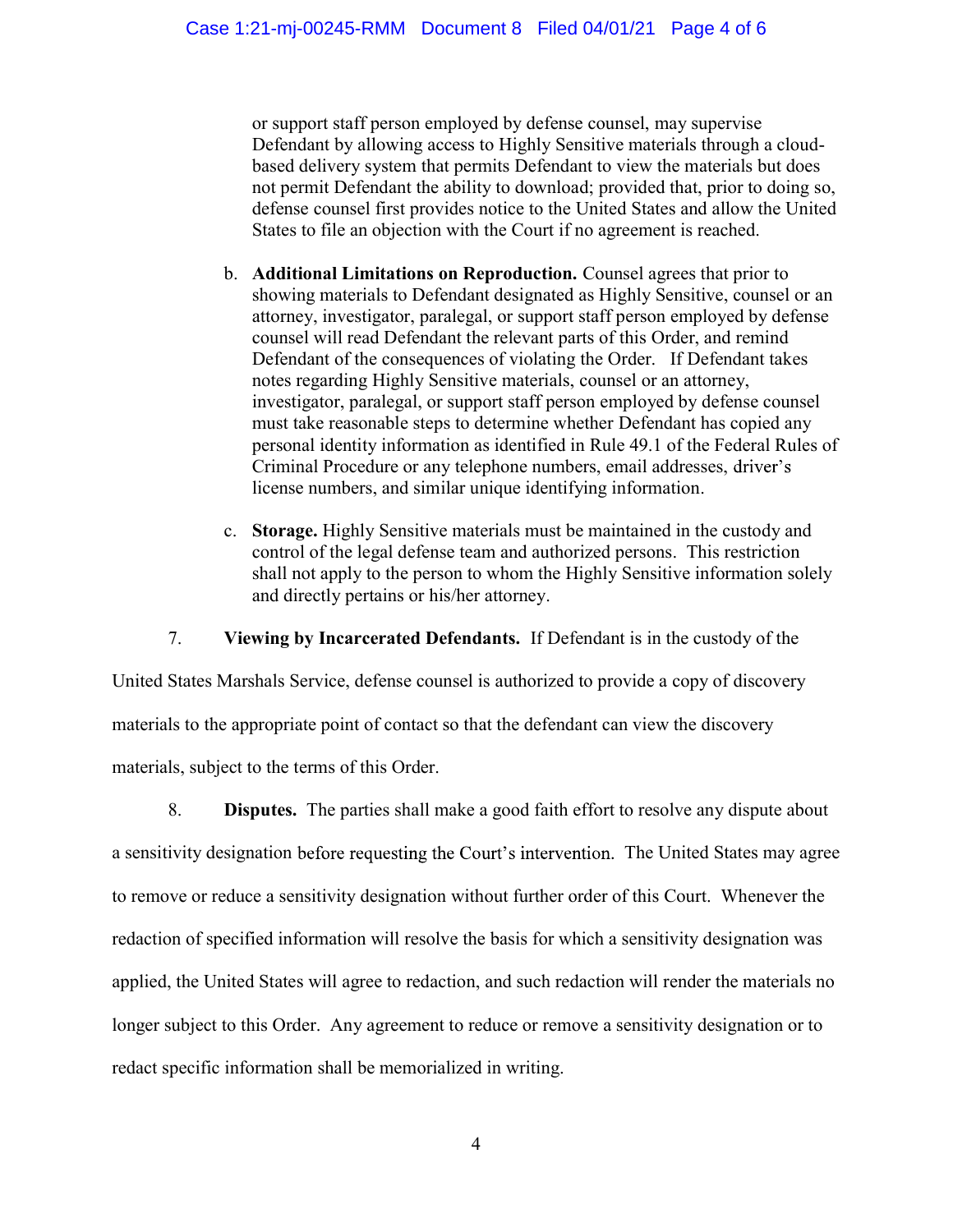#### Case 1:21-mj-00245-RMM Document 8 Filed 04/01/21 Page 5 of 6

9. Modification Permitted. Nothing in this Order shall prevent any party from seeking modification of this Order nor prevent the defense from contesting a sensitivity designation. The parties agree that the burden of demonstrating the need for a protective order remains with the government at all times.

10. Failure not Waiver. The failure by the United States to designate any materials as Sensitive or Highly Sensitive upon disclosure shall not constitute a waiver of the United States' ability to later designate the materials as Sensitive or Highly Sensitive but the government must separately identify and memorialize the changed status of those materials in writing.

11. Automatic Exclusions from this Order. This Order does not apply to materials that:

- a. Are, or later become, part of the public court record, including materials that have been received in evidence in this or other public trials or hearings;
- b. Were derived directly from Defendant or that pertain solely to Defendant. Examples of such materials include Defendant's own financial records, telephone records, digital device downloads, social media records, electronic communications, arrest records, and statements to law enforcement; $^2$  and
- c. Materials that the defense obtains by means other than discovery.
- 12. Government's Discovery Obligations. Nothing in this Order modifies the

United States' obligations at any stage of discovery in this case pursuant to Federal Rules of

Criminal Procedure 16 and 26.2, Local Criminal Rule 5.1, 18 U.S.C. § 3500 (the Jencks Act),

and the government's general obligation to produce exculpatory and impeachment information in

criminal cases.

 $\overline{a}$ 

 $2$  Discoverable materials that were derived directly from Defendant or that pertain solely to Defendant are exempt from this Order regardless of whether the United States has designated any such materials as "Sensitive" or "Highly Sensitive" because the same materials are being provided or made available to co-defendants or other persons charged in connection with the events at the United States Capitol on January 6, 2021.